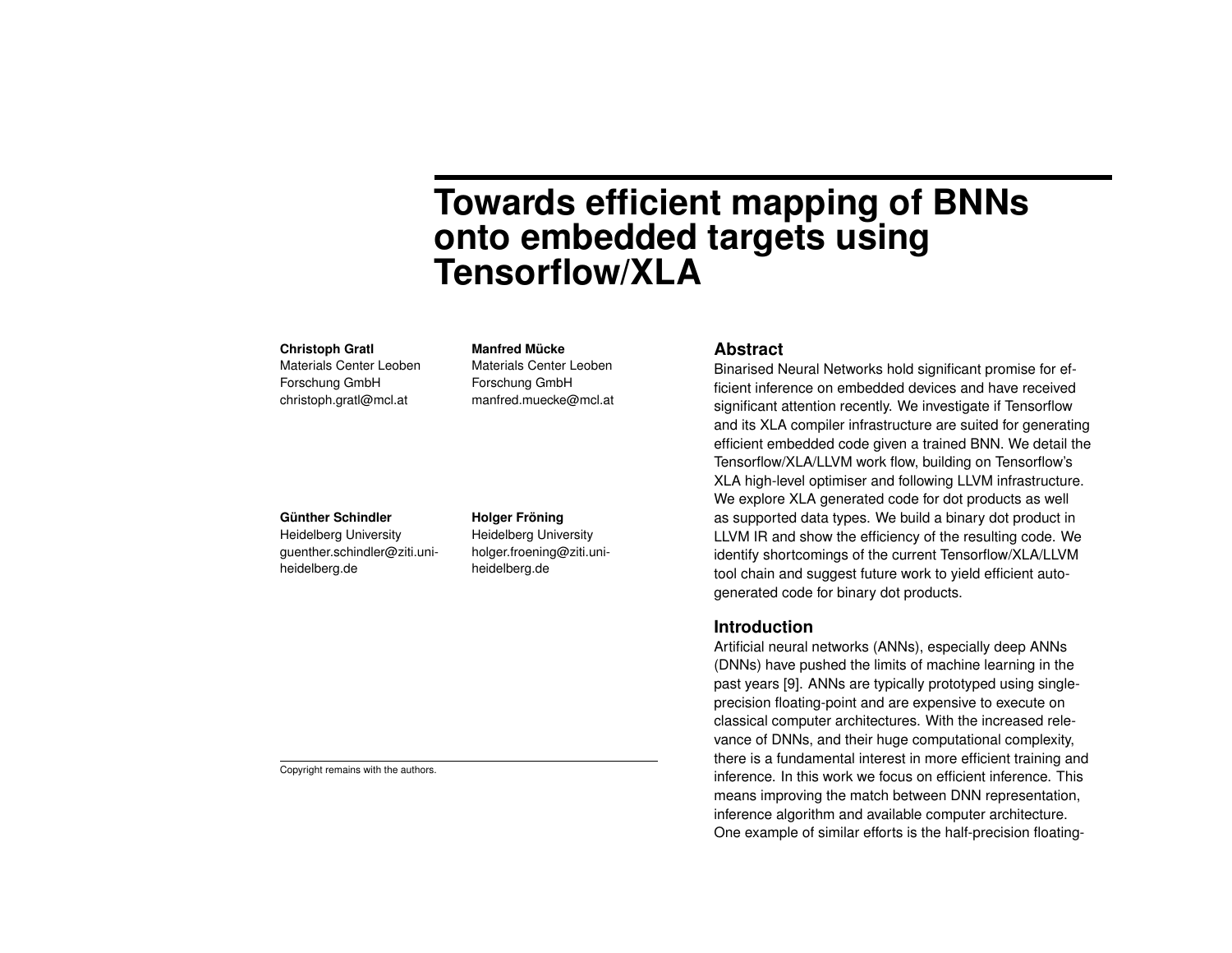point number format (16bit). This format is now supported by many GPU and CPU SIMD units [8] and extensively used in DNN training and inference.

Courbariaux et al. [4] have shown how ANNs can be trained such that weights and/or activation functions rely on binary values only, now known as binarised neural networks (BNNs). Recent works like [10, 14] have improved the classification accuracy achievable with BNNs, thereby reducing the gap to ANNs relying on higher-precision data types. Blott et al. [2] have developed a framework for exploration of BNNs and mapping onto FPGAs, yielding excellent performance figures of up to 50 TFLOP/s per device. For CPUs, Courbariaux et al. [4] have suggested the implementation of binary dot products using bit-parallel XNOR and population count – instructions which are available on most C-PUs. We have demonstrated the performance advantage of reduced-precision number formats in matrix multiplication on general-purpose CPUs [11], including an implementation using bit-parallel XOR and population count for binary matrix multiplication. Our results include a 21x speed-up of binary matrix multiplication over float32 on an ARM Cortex-A15.

We believe that BNNs are an excellent choice to execute ANNs on constrained devices. In this work, we explore efficient mapping of BNNs onto embedded CPUs (in contrast to ASICs or FPGAs). We are interested in how to best exploit the pervasively available ARM ISA, allowing more intelligent devices based on existing CPU architectures. There exist some frameworks for compressing neural networks. Some target classical reduced-precision [6, 5], some target specifically binarised neural networks [3, 13, 7]. Some target exclusively FPGAs [3]. Changing tool infrastructure is a major investment. We are therefore interested in understanding to what extent the established Tensorflow machine

learning framework can accommodate for efficient implementation of BNNs. This is even more relevant as Tensorflow relies on LLVM for many optimisations and final targetspecific code generation.

This work aims at (i) sketching how Google Tensorflow/XLA and LLVM could be adapted to support efficient code generation for BNNs and at (ii) identifying related open issues on the way.

# **Background**

Tensorflow [1] is currently one of the dominant software frameworks for machine learning. With Tensorflow/XLA (XLA stands for accelerated linear algebra) there is a dedicated code infrastructure for generating static code.

The Tensorflow/XLA workflow consists of (i) generating a *Tensorflow graph* representing a trained ANN, (ii) converting it to an *XLA graph*, (iii) performing high-level optimisations and (iv) generating architecture-independent *LLVM IR code*, (v) performing target-specific transformations on the IR code (through LLVM) and (vi) generating assembly code for the target architecture (through LLVM).

LLVM IR features a very generic integer data type allowing for any bit width from 1 bit to  $2^{23} - 1$ . We follow the LLVM notation, where i1 denotes a single-bit integer and iWxL denotes a packed bitstring holding L integer values of W bits each.

In an ideal (tool) world, we would wish the above workflow to provide the following in order to allow for proper exploration of number formats used:

1. Users express ANN weights and activation functions in Tensorflow variables approximating the real numbers;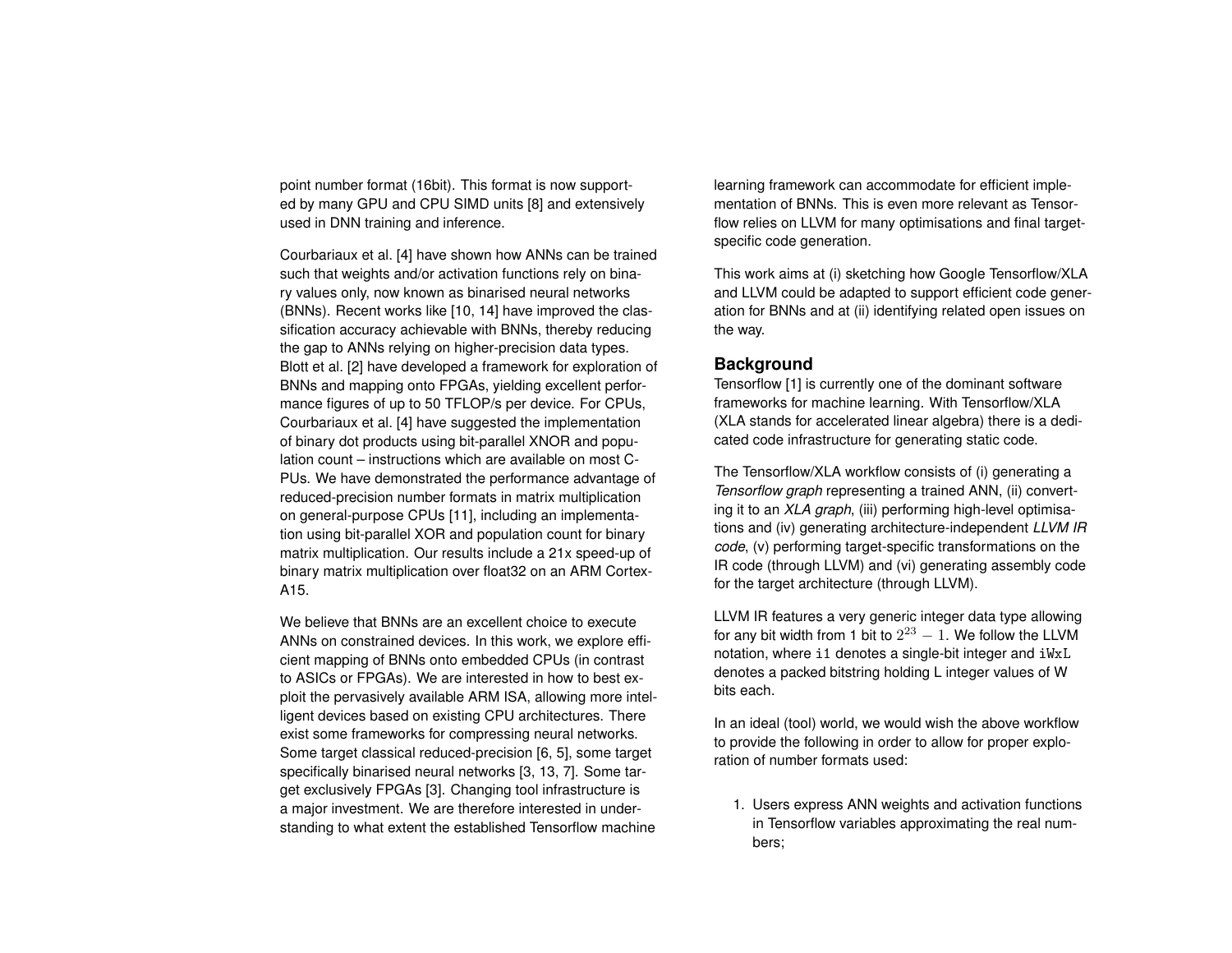- 2. Training algorithms can explore finite number spaces for weights and activation functions, annotating the types on the way with the minimal required precision, including the extreme case of 1-bit wide number representation.
- 3. All Tensorflow graph operations using any data type can be mapped into XLA graph operations
- 4. XLA generates vectorised IR using arbitrary long vectors of arbitrary precision operators (including i1)
- 5. LLVM partitions long i1 vectors to i1x32, i1x64 or i1x128, as most suitable for target ISA)
- 6. Given vectorised IR code using i1x32/64/128 operators, LLVM generates efficient code for the target architecture implementing relevant operations in bitparallel instructions, using e.g. XNOR and popcount

# **Experiments**

In the following, we report on a set of experiments to evaluate selected steps of the ideal tool flow sketched above in the context of Google Tensorflow/XLA/LLVM. We first use a float32 dot product to demonstrate the behaviour of the existing Tensorflow/XLA/LLVM tool chain (Listings 1-3). Then the effect of using the dedicated tensordot operator is shown (Listing 4-6). Then we modify the float32 IR code to accommodate packed 1-bit integer vectors and show the effect of LLVM optimiser passes as well as generated ARMv7 code (Listing 7-9).

All experiments are performed using Tensorflow version 1.12.0 via Python interface. For standalone experiments with IR, LLVM v6.0.0 is used. Tensorflow uses the LLVM optimiser with the following options: -O3 -inline -loopvectorize -slp-vectorizer -S. The disassembly

dumps reported in the listings were generated using objdump: arm-linux-gnueabi-objdump.

Listing 1 introduces our running example, a Tensorflow graph with two float32 input vectors and two nodes (elementwise multiplication and summation) explicitly formulating a dot product.

# **Listing 1:** Tensorflow graph with explicit specification of vector dot product with float32 operands (TFG1)

 $\small{\textsf{input\_x\_t = tf}}$  .placeholder(tf.float32, shape = [1024\*1024], name='input\_x')  $\small{\textsf{input\_y\_t = tf}}$  .placeholder(tf.float32, shape = [1024\*1024], name='input\_y')  $sum_t = tf$  . reduce\_sum (  $tf$  . multiply (input\_x\_t , input\_y\_t) , name='output\_x')

Listing 2 shows the XLA-generated IR for the graph described in Listing 1. Observe that the elementwise multiplication and summation are executed in separate loops.

#### **Listing 2:** LLVM IR of Listing 1 as generated by XLA

L8: define internal void @output\_x-reduction12([..]) #0 { [..]<br>L19: %6 = fadd fast float %4,%5 [ . . ] L22 : } L24: define void @entry  $([-..])$  #0 { [..]<br>L50: multiply.17.5.loop\_body.dim.0:  $L55:$  %11 = fmul fast float %8, %10 [ . . ] L76: reduce .17.13. inner . loop\_body . reduction\_dim .0: L89: call void @output\_x-reduction12 ([..])  $\left[ \ldots \right]$ 

Listing 3 shows the assembly code as generated by XLA+LLVM. Observe that LLVM generates vectorised NEON code (vmul, vadd, operating on four float32 in one 128bit register), yet does not merge the loops.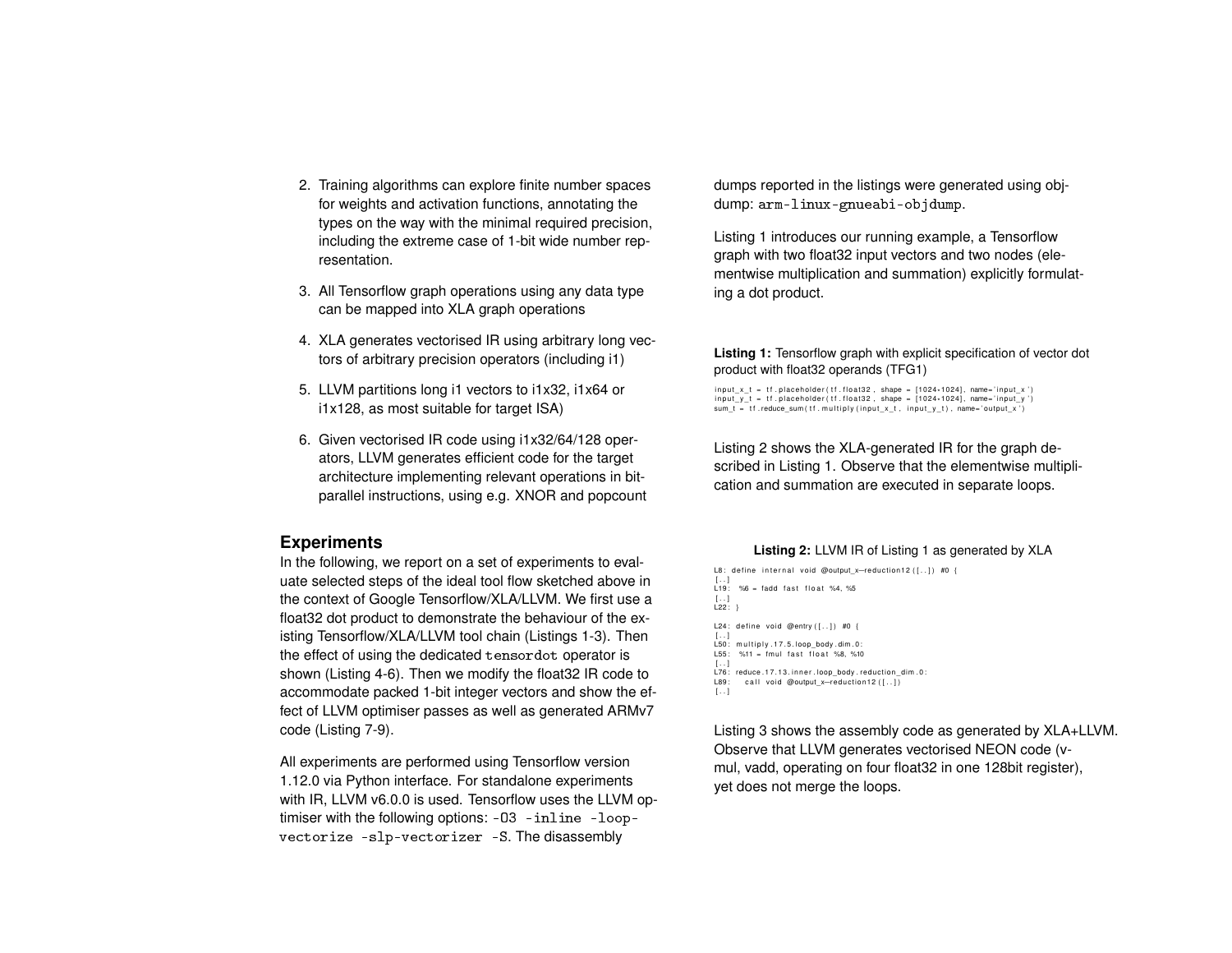**Listing 3:** ARMv7 asm of float32 dot product as generated by XLA/LLVM from Listing 1+2

L18: 28: f3420df0 vmul. f32 q8, q9, q8 [ . . ] L33 : 64: f2420de0 vadd . f32 q8 , q9 , q8

Listing 4 constructs an alternative float32 dot product implementation using tf.tensordot (identical to numpy.tensordot). tf.tensordot uses a custom implementation in XLA, relying on Eigen library calls for some cases.

## **Listing 6:** ARMv7 assembly generated by XLA and LLVM for tensordot

```
[..]<br>L51:  ac: ed961a00 vldr s2, [r6]
\begin{bmatrix} 0 & 1 \\ 0 & 1 \end{bmatrix}b8: ed962a00 vidr s4, [r6]
\begin{bmatrix} 1 & 0 \\ 0 & 0 \end{bmatrix}c4: ee020a01 vmla. f32 s0, s4, s2
[ . . ]
         d0: 3 a f f f f 4 bcc a8 < entry +0xa8>
[ \, . \, . \, ]
```
#### **Listing 4:** Graph with single-operator vector dot product (TFG2)

input\_x\_t = tf.placeholder(tf.float32, shape = [1024\*1024], name='input\_x')<br>input\_y\_t = tf.placeholder(tf.float32, shape = [1024\*1024], name='input\_y')  $sum_t = tf·tensordot(input_x_t, input_y_t, 1, name='output_x')$ 

Listing 5 shows the resulting LLVM IR code of the Tensorflow graph using tensordot when compiled with XLA.

#### **Listing 5:** XLA-generated LLVM IR from Listing 4

```
[ . . . ]\%60 = getelementptr inbounds float, float\star %18, i64 %dot.inner.tiled.indvar
%61 = bitcast float* %60 to <4 x float>*
%62 = load \le 4 \times float >, \le 4 \times float > * %61, align 4
%63 = fmul fast <4 x float > %41, %splat
%64 = fadd fast <4 x float > zeroinitializer, %63%65 = fmul fast <4 x float > %44, %.splat2
%66 = fadd fast <4 x float > %64. %65[ . . ]
```
This LLVM IR is transformed to the optimized ARMv7 assembly in listing 6. LLVM emits an efficient vectorised fused multiply-accumulate instruction (vmla).

Listing 7 shows hand-optimized IR where the single bits are packed into int32 variables to allow for vectorization. This code has not yet been optimized by LLVM and the operations are done in simple loops.

#### **Listing 7:** handoptimized IR with i32 and bipolar dot product

```
L8: define internal void @output x-reduction12 ([..]) #0 {
[ . . ]
L<sub>19</sub> : \frac{96}{6} = call i32 @llvm.ctpop.i32(i32 %5)<br>L190: %7 = add i32 %4. %6
         \%7 = add i32 \%4, %6
 [ . . ]
L23 : }
L25: define void @entry ([-..]) #0 {
 [..]<br>L53: multiply.17.5.loop_body.dim.0:
L59: \frac{9}{1} = xor i 32 %8, %10<br>L60: %12 = xor i 32 %11. -1
        %12 = xor i32 %11, -1
[ . . 1]L81: reduce .17.13. inner .loop_body .reduction_dim .0:<br>L94: call void @outout x-reduction12([..])
        call void @output_x-reduction12 ([-.][ \dots ]
```
Listing 8 shows the code from listing 7 after the optimizations done by LLVM. This code is efficiently vectorized.

#### **Listing 8:** LLVM optimized IR with i32 datatype and bipolar dot product

```
L8: define void @entry ([-..]) #0 {
[ . . ]
 L19: vector.body:<br>L28:  %13 = xor <4 x i32> %wide.load, <i32 −1, i32 −1, i32 −1, i32 −1⊳
L29: %14 = xor <4 x i32 > %wide . load9, %13
[ . . ]
L42: vector body10:<br>149: %23 = call *4L49 : %23 = c a l l <4 x i32 > @llvm . ctpop . v4i32 ( <4 x i32 > %wide . load24 )
[ . . ]
```
Listing 9 shows the assembly generated from the handand LLVM-optimized IR in 8. Both for the XNOR and the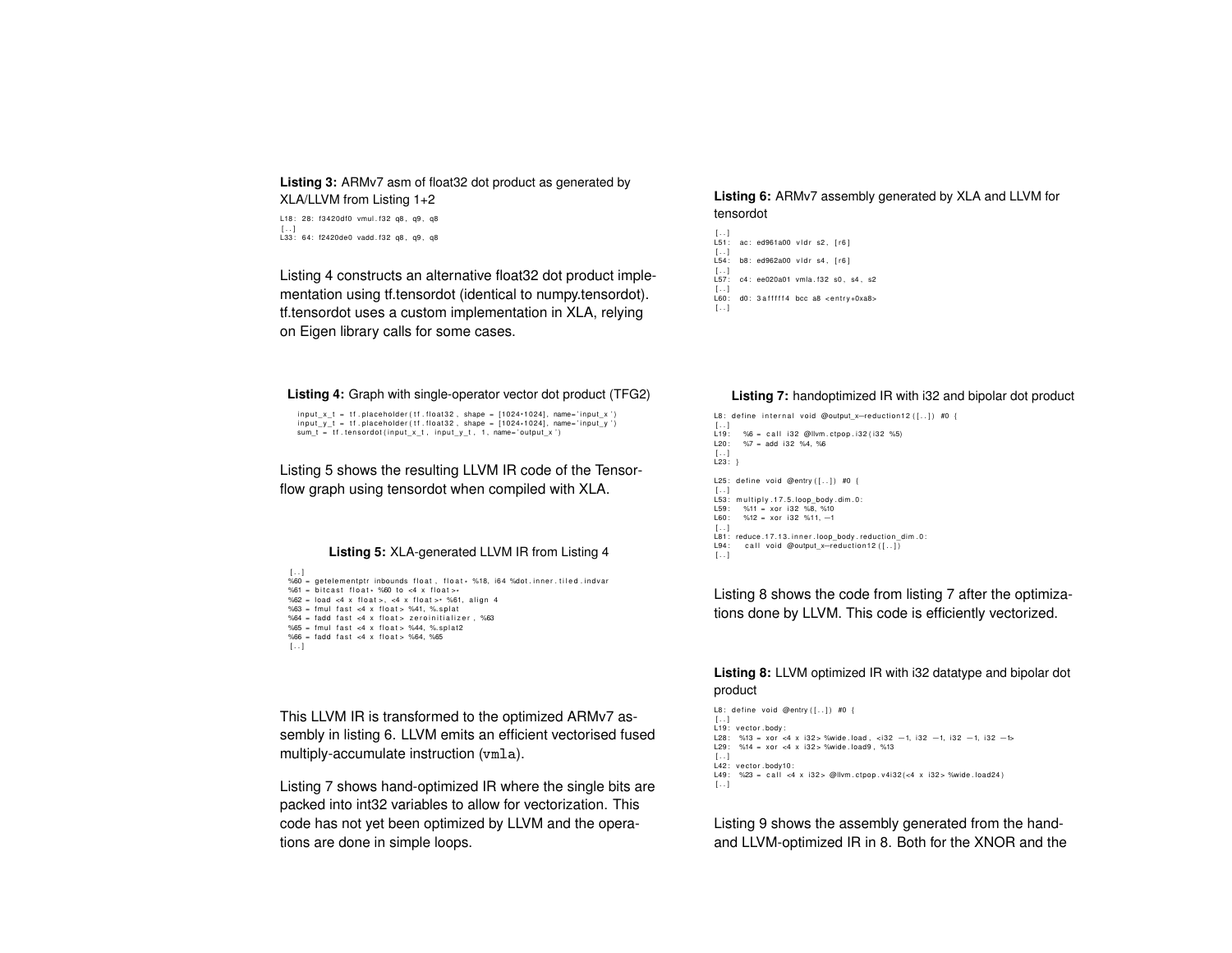population count, efficient SIMD instructions are used (veor and vcnt, respectively).

**Listing 9:** ARMv7 assembly for datatype i32 bipolar dot product

| L. 1                    |          |        |            |
|-------------------------|----------|--------|------------|
| L18: 28:                | f34201f0 | veor   | g8, g9, g8 |
| L21: 34:                | f3f005e0 | vmvn   | q8, q8     |
| $\left[ \ldots \right]$ |          |        |            |
| L34: 68:                | f3f02562 | vcnt.8 | q9. q9     |
| $[\, . \, . \, ]$       |          |        |            |

# **Discussion**

Formulating a float32 dot product in Tendorflow with muliplication and summation operators (see Listing 1), gives vectorised operations, yet executed in separate loops, which also blocks potential fusion of the two arithmetic operations to a single fused-multiply-add. It is surprising to see that the XLA high-level optimiser seems unable to fuse the two operations.

Expressing the float32 dot product with tf.tensordot enables XLA to generate more efficient IR code with a single loop (see Listing 5). This enables LLVM to use fused multiply accumulate in the generated ARMv7 assembly code.

Adapting the IR code manually to implement a bipolar dot product by vector XNOR and population count (see Listing 7) yields a code which, after LLVM optimisation, allows L-LVM to generate assembly code using vectorised NEON instructions (see Listing 9). This assembly code corresponds to the manual implementation suggested in [12, 4].

Contrasting the experiments results with the ideal tool flow shows that the core limitation lies in the inability of Tensorflow/XLA to generate 1-bit IR vector code. If Tensorflow/XLA had that ability, LLVM could take up the IR, optimise it and generate efficient bit-parallel and vectorised code for ARMv7 NEON.

# **Conclusion**

Binarised neural networks are likely a perfect fit for an efficient execution of many ANNs on embedded architectures. We have documented the lacking support for 1-bit data types in Tensorflow/XLA, but also the ability of LLVM to generate efficient bit-parallel code – given it receives proper IR code (i.e. expressing the binary or bipolar vectors as  $\langle$ i1xN $>$ ).

Core insights:

- Tensorflow does not support custom-precision floatingpoint or integer data types, including 1-bit integer.
- LLVM IR knows custom-precision integer types including 1bit integer and can operate on it.
- LLVM IR can encode vector operations on <i1x32> vector code.

Recommendations:

- Tensorflow should support custom-precision integer and floating-point data types to support a wider design-space exploration of ML models. Given the interest in QNNs/BNNs, we expect Tensorflow to incorporate this feature soon.
- The Tensorflow high-level optimiser rules should be reviewed and improved to allow for fusion of operators (rather than relying on library calls).
- ARMv7 bipolar product throughput is limited by the NEON bitcount instruction (VCNT), which can only operate on groups of 8bit. The ARM Scalable Vector Extension (SVE) introduced in ARMv8.2 should be screened for an improved instruction.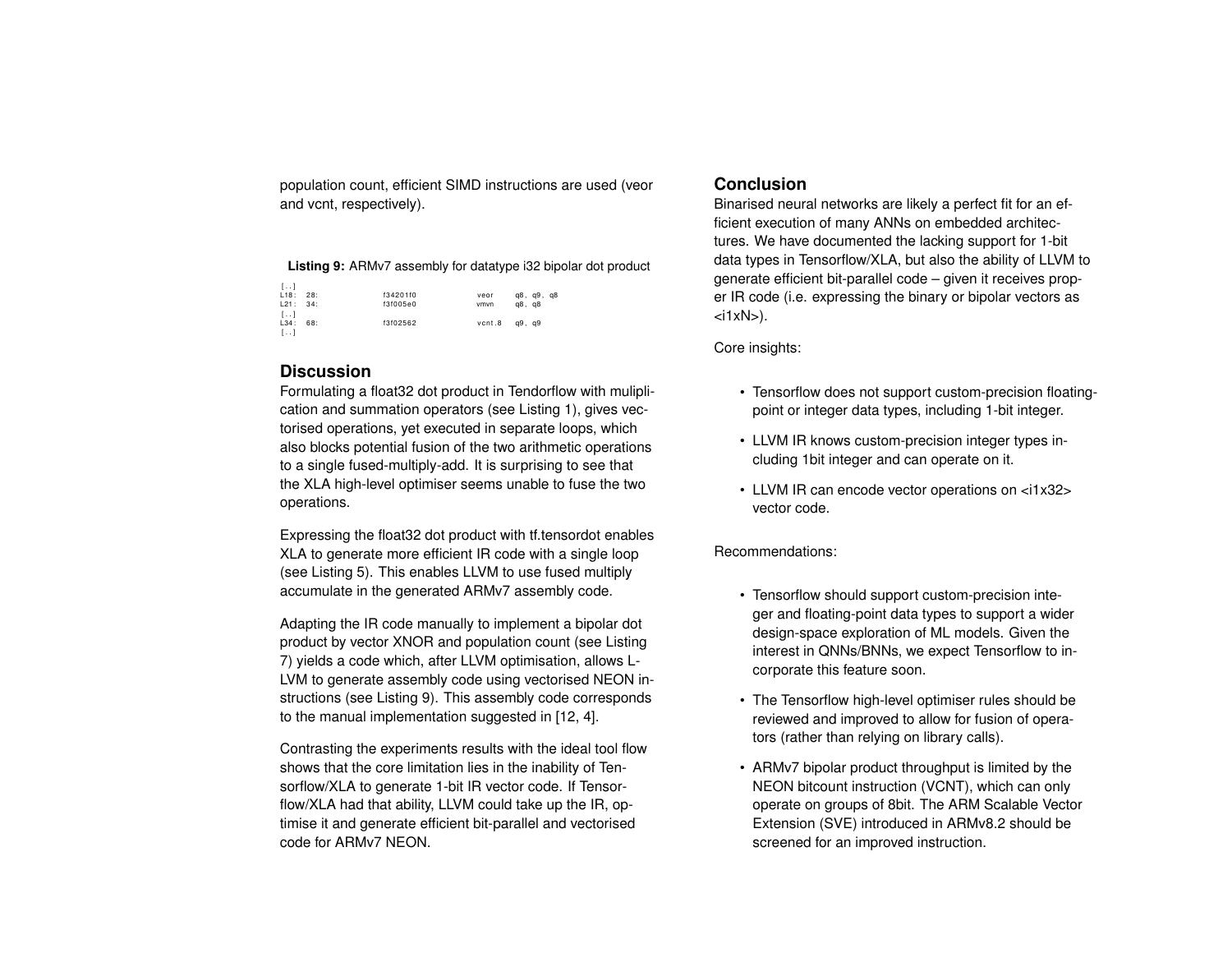# **Acknowledgements**

The project SemI40 is co-funded by grants from Austria, Germany, Italy, France, Portugal and the ECSEL Joint Undertaking and is coordinated by Infineon Technologies AG. The authors gratefully acknowledge the financial support under the scope of the COMET program within the K2 Center "Integrated Computational Material, Process and Product Engineering (IC-MPPE)" (Project No 859480). This program is supported by the Austrian Federal Ministries for Transport, Innovation and Technology (BMVIT) and for Digital and Economic Affairs (BMDW), represented by the Austrian research funding association (FFG), and the federal states of Styria, Upper Austria and Tyrol.

# **REFERENCES**

1. Martín Abadi, Paul Barham, Jianmin Chen, Zhifeng Chen, Andy Davis, Jeffrey Dean, Matthieu Devin, Sanjay Ghemawat, Geoffrey Irving, Michael Isard, Manjunath Kudlur, Josh Levenberg, Rajat Monga, Sherry Moore, Derek G. Murray, Benoit Steiner, Paul Tucker, Vijay Vasudevan, Pete Warden, Martin Wicke, Yuan Yu, and Xiaoqiang Zheng. 2016. TensorFlow: A System for Large-scale Machine Learning. In *Proceedings of the 12th USENIX Conference on Operating Systems Design and Implementation (OSDI'16)*. USENIX Association, Berkeley, CA, USA, 265–283. http:

//dl.acm.org/citation.cfm?id=3026877.3026899

- 2. Michaela Blott, Thomas Preusser, Nicholas Fraser, Giulio Gambardella, Kenneth O'Brien, and Yaman Umuroglu. 2018a. FINN-R: An End-to-End Deep-Learning Framework for Fast Exploration of Quantized Neural Networks. (2018).
- 3. Michaela Blott, Thomas Preusser, Nicholas Fraser, Giulio Gambardella, Kenneth O'Brien, and Yaman

Umuroglu. 2018b. FINN-R: An End-to-End Deep-Learning Framework for Fast Exploration of Quantized Neural Networks. *arXiv:1809.04570 [cs]* (Sept. 2018). http://arxiv.org/abs/1809.04570 arXiv: 1809.04570.

- 4. Matthieu Courbariaux, Itay Hubara, Daniel Soudry, Ran El-Yaniv, and Yoshua Bengio. 2016. Binarized Neural Networks: Training Deep Neural Networks with Weights and Activations Constrained to +1 or -1. *arXiv:1602.02830 [cs]* (Feb. 2016). http://arxiv.org/abs/1602.02830 arXiv: 1602.02830.
- 5. Miguel de Prado, Maurizio Denna, Luca Benini, and Nuria Pazos. 2018. QUENN: QUantization engine for low-power neural networks. In *Proceedings of the 15th ACM International Conference on Computing Frontiers - CF '18*. ACM Press, Ischia, Italy, 36–44. DOI: http://dx.doi.org/10.1145/3203217.3203282
- 6. Philipp Gysel, Jon Pimentel, Mohammad Motamedi, and Soheil Ghiasi. 2018. Ristretto: A Framework for Empirical Study of Resource-Efficient Inference in Convolutional Neural Networks. *IEEE Transactions on Neural Networks and Learning Systems* 29, 11 (Nov. 2018), 5784–5789. DOI: http://dx.doi.org/10.1109/TNNLS.2018.2808319
- 7. Yingjian Ling, Kan Zhong, Yunsong Wu, Duo Liu, Jinting Ren, Renping Liu, Moming Duan, Weichen Liu, and Liang Liang. 2018. TaiJiNet: Towards Partial Binarized Convolutional Neural Network for Embedded Systems. In *2018 IEEE Computer Society Annual Symposium on VLSI (ISVLSI)*. IEEE, Hong Kong, 136–141. DOI:

http://dx.doi.org/10.1109/ISVLSI.2018.00034